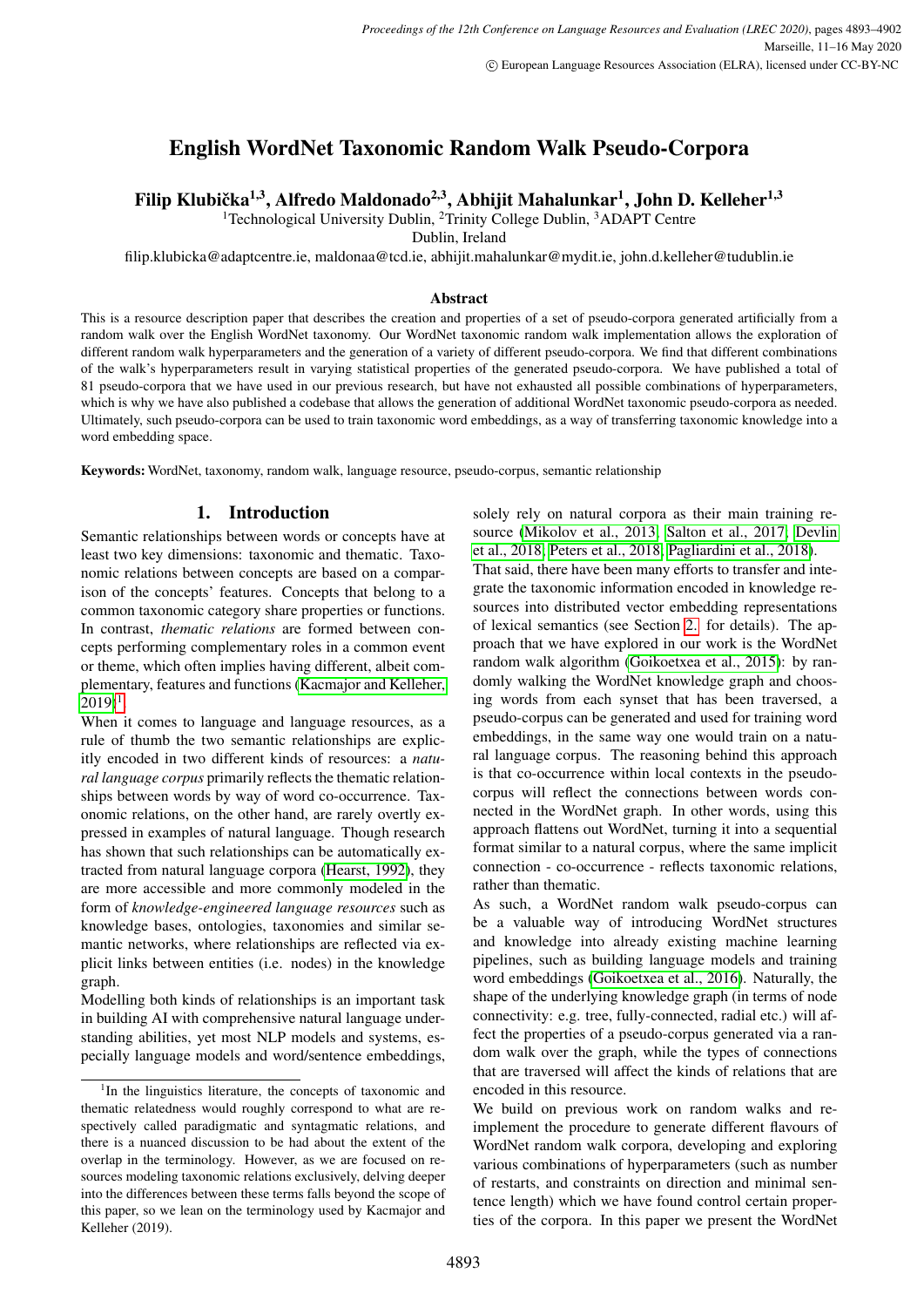taxonomic random walk pseudo-corpora that we have generated for the purpose of our own research [\(Maldonado et](#page-9-4) al.,  $2019$ ; Klubička et al.,  $2019$ ) and provide an analysis of their properties.

We should note that we have constrained our work only to the WordNet taxonomy, because: (a) WordNet is one of the most-popular knowledge graphs in use, and (b) in general, the WordNet taxonomy has a well-understood shape (treelike) which informs the analysis of our results.

The paper is structured as follows: after discussing related work in Section [2.,](#page-1-0) in Section [3.](#page-1-1) we present the algorithm for generating pseudo-corpora. Section [4.](#page-3-0) reports on the various statistical properties of the generated resources, while Section [5.](#page-7-0) points to the published resources.

## 2. Related work

<span id="page-1-0"></span>Recently there has been an increase in the amount of research on building embeddings from knowledge resources such as WordNet. Prior work shows that embeddings can be enriched with taxonomic knowledge, specialised to better reflect that semantic dimension, or trained from scratch on appropriate taxonomic resources.

Work on enrichment and specialisation tends to focus on the Skip-Gram family of algorithms whereas the approaches taken in research on training embeddings from scratch are more diverse. For example, [Faruqui and Dyer \(2015\)](#page-8-6) build non-distributional sparse word vectors from knowledge resources, with each dimension representing whether the word belongs to a particular synset, holds a particular taxonomic relation, etc. Another approach is introduced by [Nickel and Kiela \(2017\)](#page-9-5), who develop Poincaré embeddings that represent the structure of the WordNet taxonomy. This method seeks to encode the semantic structure of a knowledge resource, however it does so in a deterministic manner.

By contrast, [Agirre et al. \(2010\)](#page-8-7) follow a stochastic approach based on Personalised PageRank: they compute the probability of reaching a synset from a target word, following a random-walk on a given WordNet relation. Instead of computing random-walk probabilities, [Goikoetxea](#page-8-3) [et al. \(2015\)](#page-8-3) use an off-the-shelf implementation of the word2vec Skip-Gram algorithm to train embeddings on pseudo-corpora generated from WordNet random walks. Neither the embedding algorithm nor the objective function is changed in any way. By training on sequences of words that hold taxonomic relations, instead of naturally co-occurring words as in real corpora, the resulting embeddings encode WordNet taxonomic information. A characteristic of random-walk embeddings is that they are of the same "kind" as natural-corpus-trained word embeddings, in the sense that both embeddings are distributional and are trained to satisfy the exact same objective function. If settings and hyperparameters are kept the same, as far as the embedding model is concerned, the only difference between the two sets of vectors is that they were trained on different corpora. This has lead to research that combines WordNet random-walk embeddings with real-corpus embeddings in order to accomplish enrichment or specialisation. For example, [Goikoetxea et al. \(2016\)](#page-8-4) found that simply concatenating real-corpus word embeddings and WordNet random-walk embeddings gave the best performance on various similarity benchmarks, compared with more sophisticated combination methods. In their work they have also analysed the semantic properties of WordNet randomwalk embeddings, and at the time found them to outperform corpus-based word embeddings on the strict semantic similarity (taxonomic similarity) SimLex-999 benchmark [\(Hill](#page-8-8) [et al., 2015\)](#page-8-8), confirming that they encode taxonomic information better than real-corpus word embeddings.

Rather than training word embeddings, [Simov et al. \(2015\)](#page-9-6) leverage taxonomic knowledge to tackle the task of Word Sense Disambiguation. They pour significant efforts into techniques for enriching the WordNet graph with additional semantic connections [\(Simov et al., 2016a;](#page-9-7) [Simov et al.,](#page-9-8) [2016b\)](#page-9-8). In their later work, [Simov et al. \(2017b\)](#page-9-9) build directly on the work of [Goikoetxea et al. \(2015\)](#page-8-3) and explore how various different varieties of the random walk algorithm impact performance of trained word embeddings, similar to our work on the topic (Klubička et al., 2019). However, rather than constraining the walk to just the taxonomy, they look for additional ways of enriching the graph structure and populating WordNet with as many connections as possible, exploiting all available relationships between WordNet synsets, as well as adding and inferring more from outside resources [\(Simov et al., 2017a\)](#page-9-10).

## 3. Resource generation algorithm

<span id="page-1-1"></span>Our pseudo-corpus generation process is inspired by the work of [Goikoetxea et al. \(2015\)](#page-8-3). The core idea of our corpus generation algorithm is that it generates a 'sentence' by performing a random walk over the taxonomic graph of WordNet [\(Fellbaum, 1998\)](#page-8-9). Each of these random walks begins at a randomly selected synset in the WordNet graph, and each time the random walk reaches a synset, a lemma belonging to the synset is emitted. When the random walk terminates, the sequence of emitted words forms a pseudosentence of the pseudo-corpus. This process repeats until a predetermined number of sentences have been generated.

We use three hyper-parameters to control the random walk over the graph: (i) a dampening hyperparamter  $\alpha$ , (ii) a directionality hyper-parameter, and (iii) a minimum sentence length hyperparameter.

(i) The dampening factor  $(\alpha)$  is used to determine when to stop the walk, so that at each step the walk might move on to a neighbouring synset with probability  $(\alpha)$ , or might terminate with the probability  $(1 - \alpha)$ . Goikoetxea et al. also use a dampening factor and found the best practice is to set it to 0.85. We briefly experimented with slightly higher or lower values, but found it had relatively little impact on pseudo-sentence length when compared to the impact of the other hyperparameters, hence we set ours to 0.85 and did not change it further. While the dampening parameter was introduced by Goikoetxea et al., the directionality hyperparameter, and a minimum sentence length hyperparameter represent extensions that we have introduced ourselves.

(ii) The directionality parameter constrains the permissible directions that the walk can proceed along as it traverses the taxonomic graph (e.g., only up, only down, both). We can do this because we exclusively traverse the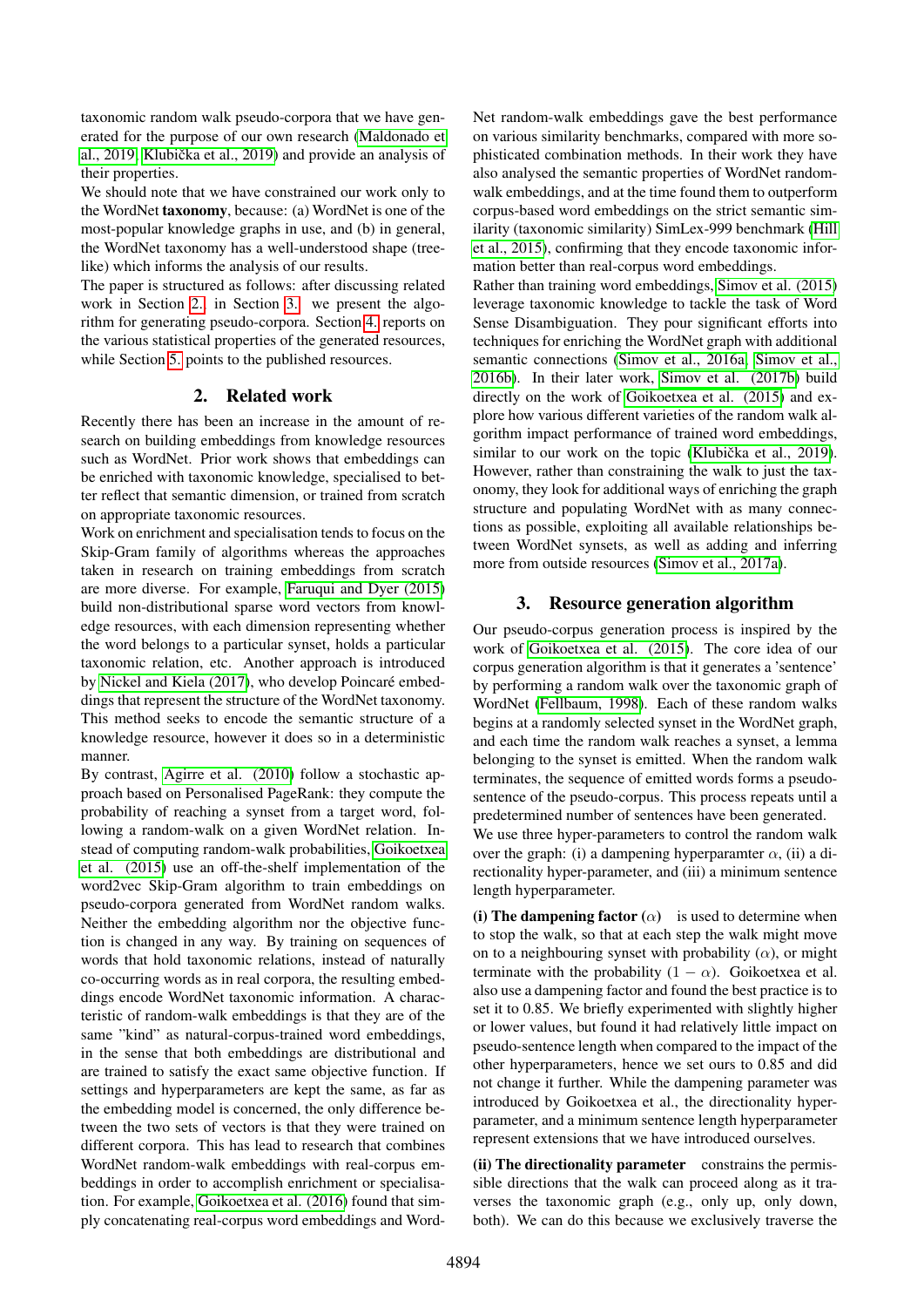WordNet taxonomy, i.e. hypernym/hyponym connections, which have an inherent directionality to them. This allows us to consider the graph's edges as directed, rather than, as Goikoetxea et al. did, treat them as undirected (due to considering a variety of connections that are not all directional). The motivation for introducing this hyperparameter is that it permits us to explore the relationship between variations in the random walk algorithm, variations in the shape of the underlying graph and the properties of the generated corpora. This relationship will be elaborated on in more detail in Section [4..](#page-3-0)

(iii) The minimum sentence length parameter enables us to filter the sentences generated by the random walk algorithm by rejecting any sentence that is shorter than a prespecified length  $n$ . As mentioned above, this is necessary because our algorithm constrains the random walk to the taxonomic graph of WordNet. The taxonomic graph is quite sparse – if we only walk along the taxonomic edges, a lot of nodes present in WordNet will end up disconnected, as some synsets are not part of the WordNet taxonomy, but are connected to it via other, non-taxonomic relations. Given that we allow our algorithm to start the random walk anywhere in the graph, the walk often begins, and ends, at a disconnected node. If no minimal sentence length constraint is imposed, this yields many one-word pseudo-sentences that populate the synthesized pseudo-corpus. One-word pseudo-sentences are not at all informative with regards to the word's taxonomic relationship to other words, as these words do not co-occur with other words. To remedy this, we introduce the hyperparameter of minimal sentence length. Most importantly, this can also act as a filtering mechanism that allows us to exclusively traverse the Word-Net taxonomy, discarding all words that are not connected to it via a hypernym or hyponym relation. However, the parameter further enables us to generate a corpus of sentences of any minimal length, which allows for a study of different pseudo-corpora properties. More on the hyperparameters will be explained in Section [4.](#page-3-0)

Controlled by these hyper-parameters our random walk algorithm progresses as follows: The random walk starts at a random synset and chooses a lemma corresponding to that synset based on the probabilities in the inverse dictionary (the mapping from synsets to lemmas) provided by Word-Net. However, these are expressed as frequencies, rather than explicit probabilities, so we choose one based on the probability distribution derived from the frequency counts. Once the lemma has been emitted, the algorithm stochastically decides whether the walk should be terminated or not, controlled by the hyper-parameter  $\alpha$ . Terminating the walk determines the end of the pseudo-sentence, which is then added to the pseudo-corpus and a new random walk is initiated. If the walk is not terminated we check if the synset has any hypernym and/or hyponym connections assigned to it (depending on the direction constraint). If it does, we choose one at random with equal probability and continue the walk towards it, choosing a new lemma from the new synset. This process continues until one of two conditions are met: (a) the dampening factor  $(\alpha)$  terminates the process, or (b) there are no more connections to take. We then restart the process and create a new pseudo-sentence.

This pseudo-sentence generation process is repeated until we have generated the required number of sentences. One important thing to note is that we allow our algorithm to go back to a node that has already been visited, but we do not allow it to choose a lemma that has already appeared in the sentence we are generating at the time.

As noted above, our pseudo-corpus generation process is based on the work of [Goikoetxea et al. \(2015\)](#page-8-3), however there are a number of important differences between the two algorithms. First, Goikoetxea et al. performed random walks over the full WordNet knowledge base as an undirected graph of interlinked synsets, making use of all available connections in the graph, whereas we only traverse the hypernym/hyponym relationship and ignore nontaxonomic relationship types such as gloss, meronym and antonym relations. This effectively allows us to traverse the taxonomic graph of WordNet exclusively. The main motivation behind this decision is that primarily, we are interested in embedding taxonomic relatedness from the generated corpus, and constraining the random walk to the taxonomy is the most explicit way of doing so. This restriction to the taxonomic components of the graph has two important implications: (i) it permits us to consider the graph as directed (hypernym/hyponym→up/down), and (ii) it makes the full graph quite sparse. These implications have allowed us to further diverge from Goikoetxea et al.'s work and implemented the directionality and minimal sentence length hyperparameters as described above. In addition, as opposed to Goikoetxea et al. who produce multiword terms, such as Victrola gramophone, natural glass and shatterproof glass essentially treating them as words with spaces, in our corpora we divide these terms up into their individual constituent words (e.g. Victrola gramophone, natural glass and shatterproof glass). Though this is not the traditional approach to handle multi-word terms, we do so to make them more compatible for retrofitting with real corpora, which we took advantage of in our related research (Maldonado et al.,  $2019)^2$  $2019)^2$ . With that in mind, these are examples of typical pseudo-sentences that can be found in our pseudo-corpora, containing only words with taxonomic relations between them:

- *measure musical notation tonality minor mode*
- *decouple tell dissociate differentiate know distinguish*
- *vocalizer castrato vocaliser rapper vocalist caroler*
- *call-back call call-in telephone call trunk call*
- *meeting place facility station first-aid station aid station*

<span id="page-2-0"></span><sup>2</sup>However, our implementation also allows for the option of generating pseudo-sentences where multi-word expressions are not split. It also allows generating sentences that include words found in synsets that are disconnected from the taxonomy, which results in better vocabulary coverage, but ultimately poorer taxonomic representation. We make our implementation publicly available on GitHub (see Section [5.\)](#page-7-0)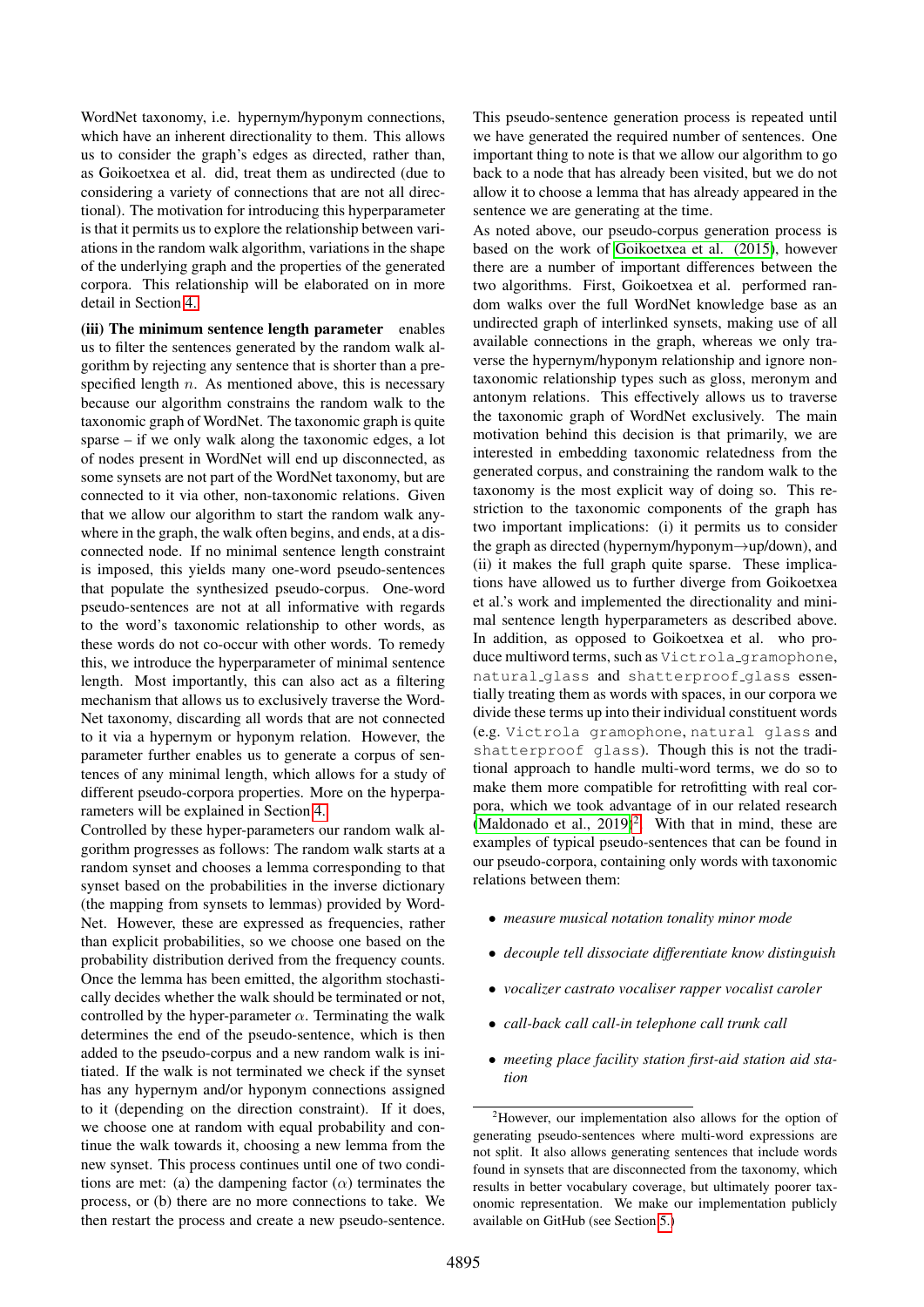## <span id="page-3-0"></span>4. Resource description and properties

Using the approach outlined in Section [3.,](#page-1-1) we generated taxonomic pseudo-corpora for the following combinations of hyperparameters:

- 1. Size. We define corpus size in terms of the number of pseudo-sentences generated. We generate pseudocorpora of sizes 1k, 10k, 100k, 500k, 1m, 2m and 3m sentences.
- 2. Direction. As we are only walking the WordNet taxonomy, we define direction as allowing the walk to either only go up the hierarchy, down the hierarchy, or both ways.
- 3. Minimum sentence length. Due to the issue of 1 word sentences being generated, we impose a constraint on minimal sentence length. We generate corpora with 1-word, 2-word and 3-word minimum length sentences.

Combining these hyperparameters yielded a total of 63 pseudo-corpora of varying sizes, directions and minimal sentence lengths. Additionally, for a different set of experiments we also generated another 18 corpora without direction or sentence length constraints (i.e. allowing the walk to traverse both directions and generating 1-word sentences). These additional corpora were much larger, upwards of 468 million sentences. We have released all of these corpora to the community; however, due to space constraints and the fact that the larger corpora were generated with constant hyperparameters, in this paper we only discuss statistical data and analyses of the corpus groups up to 3 million sentences. Additionally, because the corpora that contain 1-word sentences by definition contain words found outside the taxonomic graph of WordNet, they are not strictly taxonomic and reflect a graph structure that is not a tree–a distinction that informs the discussion and analysis of our work. As such, they fall outside the scope of our current interest and we thus exclude corpora with 1-word sentences from the below discussion. Still, we have released them together with all other corpora, and their statistics are included in Table [1.](#page-4-0)

For each pseudo-corpus we measure the following statistics: total number of tokens, average sentence length (average tokens per sentence), percentage of identical sentences, size of vocabulary, and percentage of rare words in the vocabulary. This data is presented in Table [1.](#page-4-0)

Token count and sentence length. From Table [1](#page-4-0) it is clear that the number of tokens grows with the size in terms of number of pseudo-sentences in a corpus. Interestingly, however, although the average sentence length correlates with absolute number of tokens, it stays constant regardless of the number of sentences, all other things being equal. For example, the average sentence length for the 500k.both.2w/s is 4.8, and the average sentence length for the 2m.both.2w/s corpus is also 4.8 tokens per sentence. This holds for any other analogous combination, which strongly suggests that there is a common underlying distribution affecting these pseudo-corpora, which is not affected by their size (in terms of pseudo-sentences, i.e. random restarts).

Furthermore, the number of tokens also varies largely depending on the other two hyperparameters: directionality and minimum sentence length. Not surprisingly, we see that in corpora with a higher sentence length minimum the number of tokens is consistently larger than in corpora with a lower sentence length minimum. However, most interestingly, both average sentence length and absolute number of tokens are strongly impacted by the hyperparameter of direction. Regardless of the number of sentences, the corpora generated by only walking up the taxonomy create the longest sentences on average and have the largest number of tokens, while exclusively walking down the taxonomy generates the shortest sentences and the lowest number of tokens, and allowing both directions during the walk creates a sort of middle ground where the corpora are slightly larger than only going down, but much smaller than only going up.

Such behaviour is a direct consequence of the shape of the WordNet taxonomy and the distribution of edges between nodes. The taxonomy is a tree structure with the majority of nodes positioned near the bottom of the tree. Consequently, as there are only a handful of nodes near the top, each time the random walk restarts, it is far more likely to start the random walk at a leaf node somewhere at the bottom of the taxonomy, rather than at the top. Therefore, if the walk is only allowed to go up, on the majority or restarts it will be able to traverse the taxonomy for a number of nodes before either  $\alpha$  kicks in, or it reaches the top and has nowhere to go. Conversely, if the walk is constrained to only move down the taxonomy then on most restarts the walk will only be able take a few steps before it has nowhere to go and is forced to terminate. Finally, the reason that allowing both directions in the walk generates shorter sentences than going only up is because almost by definition, a synset can have only 1 hypernym, but several hyponyms, so the algorithm is more likely to choose a node that is directed downward. In doing so, it behaves more similarly to the algorithm that only goes down and generates shorter sentences than the upward one.

Repeated sentences. Table [1](#page-4-0) also presents statistics on the amount of repetition in the corpora, in terms of identical sentences. We define identical sentences as two sentences whose bags of words contain the same words (effectively disregarding word order). Given that the vocabulary is limited by what can be found in the WordNet, the more we walk the graph, the bigger the chance that the same nodes will be visited, likely via the same paths, and thus identical sentences will be generated. Indeed, looking at Table [1,](#page-4-0) it is the case that the more sentences there are in the corpora, the more repeated sentences they have. We hypothesised that this would be beneficial for the eventual taxonomic embeddings, as the repetition would reinforce the connections between words, separating information from noise. Our indepth research on pseudo-corpus sizes has confirmed this hypothesis [\(Maldonado et al., 2019\)](#page-9-4), but with the caveat that there is a plateau after which growing the size of the random walk pseudo-corpus yields no additional benefits. However, the number of sentences is not the only factor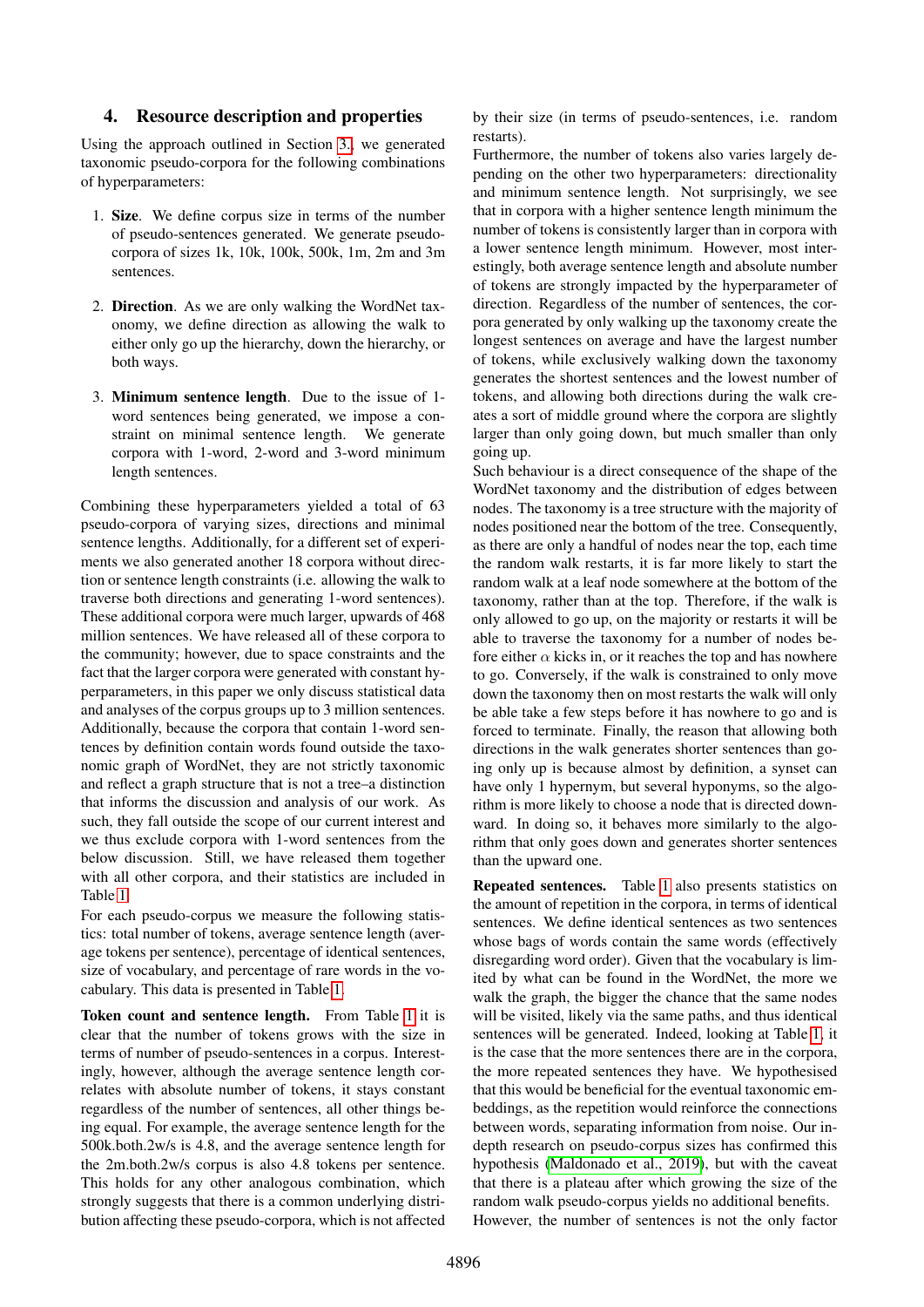<span id="page-4-0"></span>

| size                     |                        | direction min.sent.len. |                         |              |                |                  | token count avg.sent.len. % same sents vocabulary % rare words |
|--------------------------|------------------------|-------------------------|-------------------------|--------------|----------------|------------------|----------------------------------------------------------------|
| 1k                       | up                     | 1 w/s                   | 4,921                   | 4.92         | 0.10           | 2189             | 84.74                                                          |
| 1k                       | down                   | 1 w/s                   | 1,603                   | 1.60         | 0.50           | 1425             | 60.28                                                          |
| 1 <sub>k</sub>           | both                   | 1 w/s                   | 3,378                   | 3.38         | 0.20           | 2540             | 88.62                                                          |
| $\overline{1\mathrm{k}}$ | up                     | 2w/s                    | 7,013                   | 7.01         | 0.00           | 2569             | 96.77                                                          |
| 1k                       | down                   | 2w/s                    | 2,918                   | 2.92         | $1.00\,$       | 2280             | 99.91                                                          |
| 1k                       | both                   | 2w/s                    | 4,691                   | 4.69         | 0.00           | 3212             | 99.47                                                          |
| 1k                       | up                     | 3w/s                    | 7,957                   | 7.96         | 0.10           | 2621             | 96.26                                                          |
| 1k                       | down                   | 3w/s                    | 4,216                   | 4.22         | 1.70           | 2895             | 99.79                                                          |
| 1k                       | both                   | 3w/s                    | 5,519                   | 5.52         | 0.30           | 3671             | 99.48                                                          |
| 10k                      | up                     | 1w/s                    | 48,990                  | 4.90         | 1.90           | 12643            | 77.93                                                          |
| 10k                      | down                   | 1 w/s                   | 16,009                  | 1.60         | 5.87           | 10810            | 55.62                                                          |
| 10k                      | both                   | 1 w/s                   | 35,085                  | 3.51         | 2.13           | 16830            | 84.34                                                          |
| 10k                      | up                     | 2w/s                    | 70,433                  | 7.04         | 0.62           | 12929            | 93.74                                                          |
| 10k                      | down                   | 2w/s                    | 29,537                  | 2.95<br>4.80 | 7.18<br>0.85   | 13943            | 97.66<br>96.37                                                 |
| 10k<br>10k               | both                   | 2w/s                    | 48,022<br>80,351        | 8.04         | 0.62           | 18972<br>13231   | 93.33                                                          |
| 10k                      | up<br>down             | 3w/s<br>3w/s            | 41,987                  | 4.20         | 12.40          | 13857            | 94.41                                                          |
| 10k                      | both                   | 3w/s                    | 55,988                  | 5.60         | 0.43           | 21038            | 95.91                                                          |
|                          |                        |                         |                         |              |                |                  |                                                                |
| $100k$ up                |                        | 1 w/s                   | 492,133                 | 4.92         | 12.92          | 51900            | 68.49                                                          |
|                          | 100k down<br>100k both | 1 w/s<br>1 w/s          | 159,533<br>351,970      | 1.60<br>3.52 | 33.03<br>13.24 | 51412<br>62699   | 50.13<br>74.28                                                 |
| $100k$ up                |                        | 2w/s                    | 705,977                 | 7.06         | 5.30           | 44482            | 87.25                                                          |
|                          | 100k down              | 2w/s                    | 295,042                 | 2.95         | 38.56          | 39999            | 83.49                                                          |
|                          | 100k both              | 2w/s                    | 479,014                 | 4.79         | 6.57           | 56358            | 85.43                                                          |
| $100k$ up                |                        | 3w/s                    | 804,104                 | 8.04         | 4.79           | 44899            | 86.89                                                          |
|                          | 100k down              | 3w/s                    | 419,782                 | 4.20         | 45.70          | 33118            | 72.31                                                          |
|                          | 100k both              | 3w/s                    | 564,113                 | 5.64         | 3.39           | 58743            | 83.68                                                          |
| 500k up                  |                        | 1w/s                    | 2,459,643               | 4.92         | 31.66          | 84842            | 59.18                                                          |
|                          | 500k down              | 1 w/s                   | 798,474                 | 1.60         | 68.06          | 84727            | 48.95                                                          |
|                          | 500k both              | 1 w/s                   | 1,761,568               | 3.52         | 32.71          | 88707            | 47.84                                                          |
| $500k$ up                |                        | 2w/s                    | 3,515,524               | 7.03         | 18.50          | 64,257           | 67.35                                                          |
|                          | 500k down              | 2w/s                    | 1,475,336               | 2.95         | 68.56          | 55,508           | 53.35                                                          |
|                          | 500k both              | 2w/s                    | 2,401,498               | 4.80         | 20.06          | 67,049           | 39.86                                                          |
| $500k$ up                |                        | 3w/s                    | 4,011,247               | 8.02         | 17.06          | 63,923           | 66.48                                                          |
|                          | 500k down              | 3w/s                    | 2,097,641               | 4.20         | 71.01          | 46,701           | 52.33                                                          |
|                          | 500k both              | 3w/s                    | 2,822,171               | 5.64         | 12.22          | 67,353           | 33.30                                                          |
| 1 <sub>m</sub>           | up                     | 1 w/s                   | 4,924,245               | 4.92         | 41.38          | 90731            | 46.38                                                          |
| 1 <sub>m</sub>           | down                   | 1 w/s                   | 1,596,776               | 1.60         | 79.75          | 90494            | 43.93                                                          |
| 1 <sub>m</sub>           | both                   | 1 w/s                   | 3,515,489               | 3.52         | 42.32          | 91958            | 25.68                                                          |
| 1 <sub>m</sub>           | up                     | 2w/s                    | 7,041,365               | 7.04         | 27.93          | 66,840           | 41.84                                                          |
| 1 <sub>m</sub>           | down                   | 2w/s                    | 2,947,657               | 2.95         | 78.57          | 59,894           | 40.81                                                          |
| 1 <sub>m</sub>           | both                   | 2w/s                    | 4,802,354               | 4.80         | 28.49          | 67,647           | 15.82                                                          |
| 1 <sub>m</sub>           | up                     | 3w/s                    | 8,032,165               | 8.03         | 26.31          | 66,401           | 40.52                                                          |
| 1 <sub>m</sub>           | down                   | 3w/s                    | 4,195,458               | 4.20         | 79.46          | 51,310           | 43.91                                                          |
| 1 <sub>m</sub>           | both                   | 3w/s                    | 5,636,469               | 5.64         | 18.88          | 67,683           | 11.31                                                          |
| 2m                       | up                     | 1 w/s                   | 9,828,501               | 4.91         | 51.55          | 92773            | 25.68                                                          |
| 2m                       | down                   | 1 w/s                   | 3,195,186               | 1.60         | 87.63          | 92682            | 34.02                                                          |
| 2m                       | both                   | 1 w/s                   | 7,031,643               | 3.52         | 51.29          | 93119            | 9.92                                                           |
| 2m                       | up                     | 2w/s                    | 14,079,962              | 7.04         | 39.56          | 67,587           | 19.32                                                          |
| 2m                       | down                   | 2w/s                    | 5,898,583               | 2.95         | 85.91          | 63,089           | 30.03                                                          |
| 2m<br>2m                 | both                   | 2w/s<br>3w/s            | 9,602,490<br>16,061,599 | 4.80<br>8.03 | 37.66<br>37.65 | 67,756<br>67,081 | 3.88<br>18.20                                                  |
| 2m                       | up<br>down             | 3w/s                    | 8,389,396               | 4.19         | 85.92          | 55,314           | 35.99                                                          |
| 2m                       | both                   | 3w/s                    | 11,274,757              | 5.64         | 26.99          | 67,757           | 2.34                                                           |
|                          |                        |                         | 14,767,000              | 4.92         | 57.37          | 93,187           | 15.32                                                          |
| 3m<br>3m                 | up<br>down             | 1 w/s<br>1 w/s          | 4,790,103               | 1.60         | 90.78          | 93,140           | 27.18                                                          |
| 3m                       | both                   | 1 w/s                   | 10,554,177              | 3.52         | 56.17          | 93,366           | 4.35                                                           |
| 3m                       | up                     | 2w/s                    | 21,131,926              | 7.04         | 46.67          | 67,714           | 9.48                                                           |
| 3m                       | down                   | 2w/s                    | 8,849,429               | 2.95         | 89.16          | 64,416           | 24.56                                                          |
| 3m                       | both                   | 2w/s                    | 14,402,423              | 4.80         | 43.00          | 67,772           | 1.41                                                           |
| 3m                       | up                     | 3w/s                    | 24,084,882              | 8.03         | 44.78          | 67,198           | 8.93                                                           |
| 3m                       | down                   | 3w/s                    | 12,580,624              | 4.19         | 88.89          | 57,499           | 31.67                                                          |
| 3m                       | both                   | 3w/s                    | 16,918,222              | 5.64         | 32.14          | 67,776           | 0.82                                                           |

Table 1: Statistics of generated random walk pseudo-corpora. Statistics are presented in groups based on hyperparameters: we first present size, then minimal sentence length, then direction. Rows presenting data on corpora with a 1-word sentence minimum are shaded cyan, 2-word sentence minimum are shaded magenta and 3-word sentence minimum are shaded orange.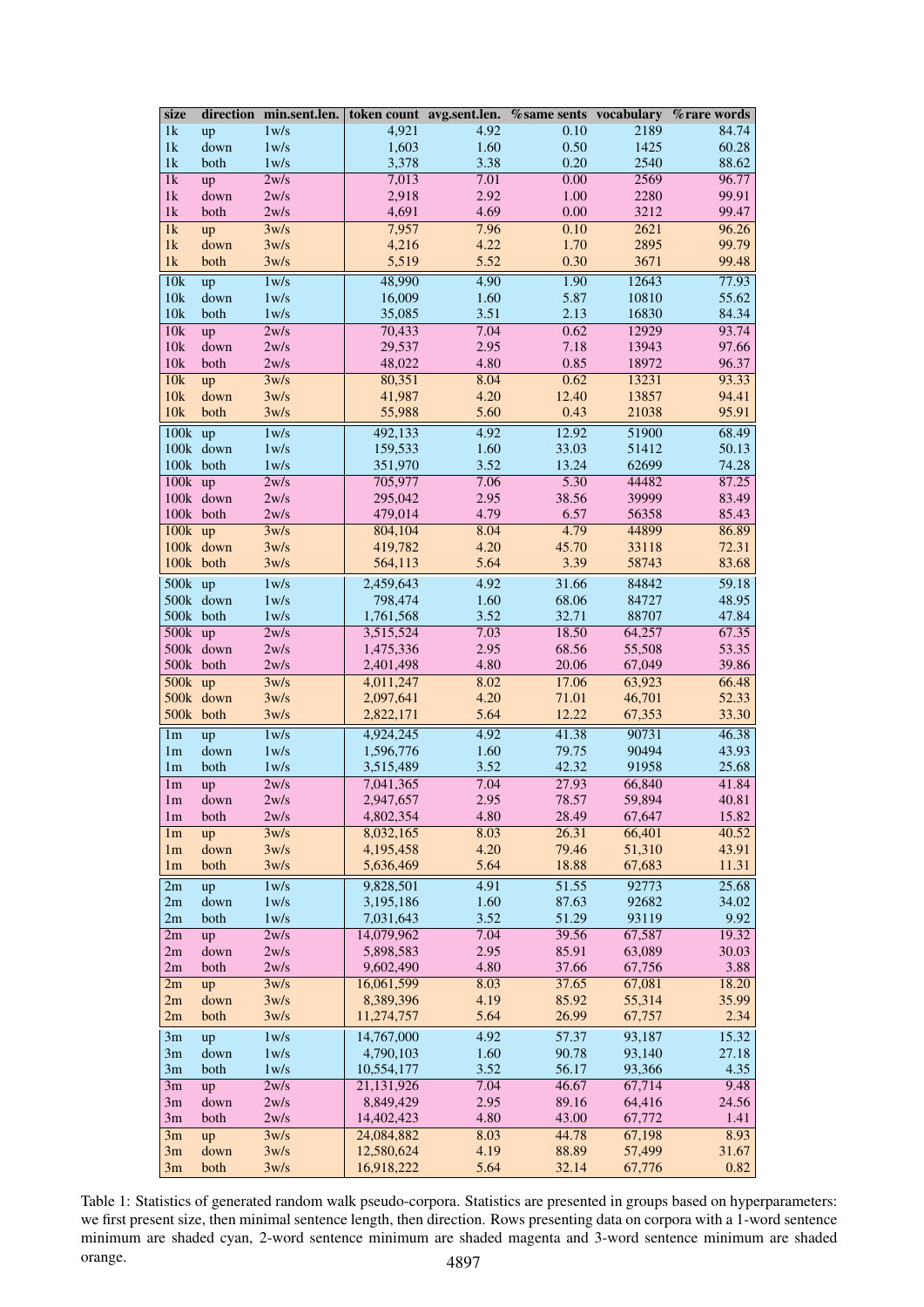<span id="page-5-0"></span>

Figure 1: Percentage of rare words plotted against the different sizes of pseudo-corpora. Each graph represents corpora generated in one direction (up, down and both respectively) and displays 3 curves for corpora with a 1-, 2- and 3-word sentence minimum (respectively shaded purple, orange and blue)

controlling the amount of repetition in the corpora: the directionality and minimum sentence length hyperparameters also have a strong impact on the percentage of repeated sentences. Regardless of the number of restarts, when looking at corpora with a 3-words per sentence minimum (shaded orange), the highest percentage of repeated sentences appears in corpora generated by walking down the hierarchy, and allowing both directions generates the lowest percentage, whereas corpora generated going up fall somewhere in the middle. Given that the 'down' corpora have the shortest sentences, as well as the lowest number of words, it is much more likely for their sentences to be the same, as any variation between the sentences generally arises from the random restart, rather than the path of the random walk. Meanwhile, corpora that allow both directions have the most options with regards to the path of the random walk, resulting in high sentence variability and a low percentage of repeated sentences.

Interestingly, the above observation regarding repetition in 3-word sentence minimum corpora does not hold consistently for corpora with a 2-word sentence minimum. Walking down does generate the highest percentage of repeated sentences for both the 2w/s and 3w/s hyperparameter. However, in the 1m 2w/s corpora the lowest percentages of repeated sentences are found in corpora generated from only walking up the taxonomy, and it is only in the 2m corpus that lowest percentage comes from both directions being allowed. This switch between 1m and 2m 2w/s corpora in terms of which direction constraint generates the least number of repeated sentences is peculiar, but given how small the differences are, it is likely that there are confounding effects at play here. We suspect that with the 2w/s corpora allowing both directions makes them more similar to the random walk down, which generates a higher number of short sentences that are then repeated. Once the corpus becomes large enough, this effect is then mitigated and the true effect of the variability comes to the fore. Meanwhile, this effect is not present in the 3w/s corpora because eliminating 2-word sentences compensates for that effect.

Vocabulary. Table [1](#page-4-0) also presents statistics on vocabulary size. Naturally, the larger the corpus (both in terms of sentences and tokens), the larger the vocabulary. When comparing the impact of minimal sentence lengths, the vocabulary covered is overall slightly lower in corpora with a 3-word sentence minimum than ones with a 2-word sentence minimum. This difference is small in corpora going up and in both directions, but the difference is quite stark when comparing vocabularies of corpora generated going down (a difference of roughly 8,000-10,000 words). Similarly, when comparing directions, going down produces corpora with the least WordNet coverage, and going in both directions yields the highest coverage. Again, this is a direct consequence of the number of tokens and average sentence length. Due to the nature of the random walk going downward the paths are short and there is not much variety, so the vocabulary coverage is significantly lower. Interestingly, allowing for both directions yields a corpus that consistently has almost full coverage, even in the mediumsized corpora, whereas only going up produces a smaller vocabulary in the smaller corpora, but soon catches up as the size increases.

Rare words. Finally, we look at rare words in the generated corpora. We define a word type as rare if it appears in the pseudo-corpus less than 10 times in a sentence with at least one other word in context. The requirement of at least one other word in context for an instance of a word to be counted towards its rare word frequency extends the standard definition of rare words, which generally just considers word occurrences without considering the context of these occurrences. This extension is necessary with our pseudo-corpora because, unlike natural corpora, 1-word sentences occur quite frequently if the random walk traverses a disconnected graph. Instances of words in 1-word sentences should not count towards the word frequencies considered for the definition of rare words for word embedding because these isolated instances provide no contextual information for the word and hence are of no use towards modelling a good taxonomic representation for that word. (Note that for corpora generated with a minimum sentence length hyper-parameter  $> 1$  this definition of rare words becomes simply: words which occur less than 10 times in the pseudo-corpus.)

We calculate the percentage of rare words versus the full vocabulary. Values are presented in Table [1](#page-4-0) and their plots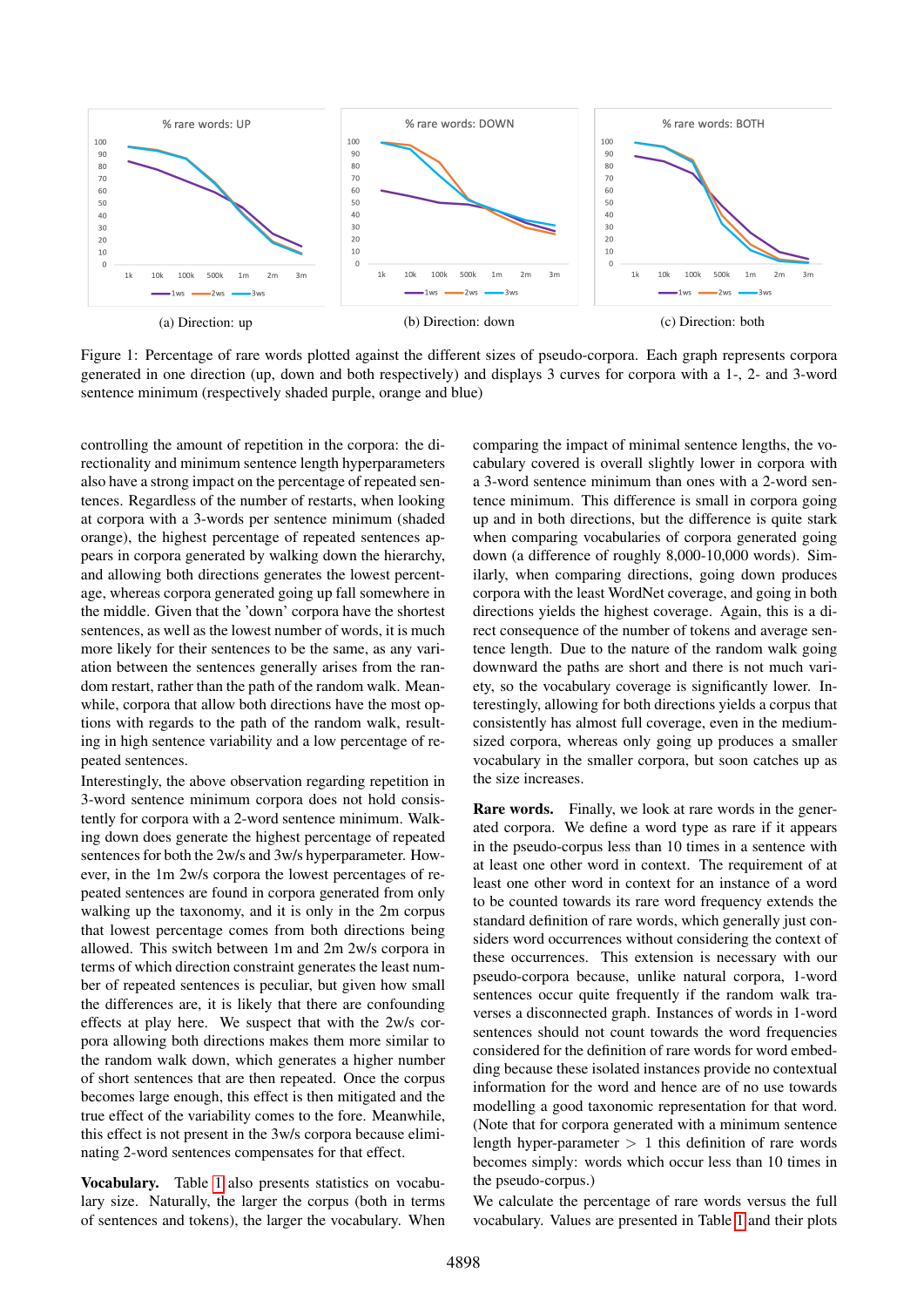#### in Figure [1.](#page-5-0)

Overall, the percentage of rare words gets smaller as corpus size increases, as more and more words appear over 10 times. However the hyperparameters seem to have different effects on this value depending on corpus size as well. For the 500k corpora, the highest percentage of rare words are in corpora generated by only going up, while the lowest percentage are in corpora generated when the walk is allowed to proceed in both directions. All percentages are slightly lower for corpora with a 3-word sentence minimum when compared to corpora with a 2-word sentence minimum. The percentage of rare words drops off much quicker for corpora generated by only going up compared with corpora generated by only going down. Consequently, even though the up direction generates corpora with the highest percentage of rare words in the smaller sizes, this percentage quickly drops as the corpus size increases. Hence, corpora of 3m sentences generated by only going up have a smaller percentage or rare words compared with the 3m corpora generated by only going down. This is a consequence of the much more drastic increase in number of tokens between the two corpus varieties. The upward corpora consistently have roughly twice as many tokens as the downward corpora of the same number of sentences. Overall, the corpus with the smallest percentage of rare words, with only 0.82% of rare words in the vocabulary, is the one generated with 3m sentences, a 3 word-sentence minimum and allowing the walk to move in both directions. Likely, this is because it is generated from the graph with the most connections, and hence an overall higher coverage; at the size of 3 million sentences, it would have traversed most of the taxonomy several times over, thereby significantly reducing the number of rare words.

These are all properties that arise as a consequence of these corpora being artificially generated. They are all stem from the graph structure of the WordNet taxonomy and from the way the random walk algorithm has traversed this graph. However, we also looked at word distributions and noticed interesting trends that seem to indicate similarities with natural corpora, so we decided to investigate.

#### 4.1. Scaling Linguistic Laws of Natural Languages

The regularities in the frequency of text constituents have been summarized in the form of *linguistic laws* [\(Gerlach](#page-8-10) [and Altmann, 2014;](#page-8-10) [Altmann and Gerlach, 2016\)](#page-8-11). Linguistic laws provide insights on the mechanisms of text (language, thought) production. One of the best known linguistic laws is *Zipf 's Law* [\(Zipf, 1949\)](#page-9-11). It states that the frequency  $F$  of the  $r<sup>th</sup>$  most frequent word (i.e. the fraction of times it occurs in a corpus) scales as

$$
F_r \propto r^{-\lambda}, \forall r \gg 1 \tag{1}
$$

Zipf's Law is approximated by a Zipfian distribution which is related to discrete power law probability distributions. Here,  $\lambda$  is the scaling exponent and it has been found to be  $\approx 1.0$  for natural languages. In other words, in a natural language corpus, the frequencies of words are inversely proportional to their ranks in the frequency table, i.e. the most frequent word will occur about twice as often as the second most frequent word, three times as often as the third most frequent word, etc.

Heaps' Law is another linguistic law, also a scaling property of language, which describes how vocabulary grows with text size. Consider *n* be the length of a text and  $v(n)$ be its vocabulary size. Then Heaps' law is formulated as follows:

$$
v(n) \propto n^{\beta}, \forall n \gg 1 \tag{2}
$$

where the exponent for the Heaps' law for natural languages is found to be  $0 < \beta < 1$ . In other words, Heaps' law means that as more instances of natural text are gathered, there will be diminishing returns in terms of discovery of the full vocabulary from which the distinct terms are drawn, i.e. as the text gets bigger, there will be less and less new additions to the vocabulary.

We also consider Ebeling's Law, which studies the growth of variance of individual components (e.g. letters or words in text) in relation to the subsequence length l. Described by [Takahashi and Tanaka-Ishii \(2019\)](#page-9-12), for a set of words W, let  $y(k, l)$  be the number of occurrences of word  $w_k \in$  $W$  for all subsequences of length  $l$  of the original dataset. Then,

$$
m(l) = \sum_{k=1}^{|W|} m_2(k, l) \propto l^{\eta}
$$
 (3)

 $m_2(k, l)$  is the variance of  $y(k, l)$ . Here,  $m(l)$  relates to l with a power-law relationship with exponent  $\eta$ . [Ebeling](#page-8-12) and Pöschel (1994) showed that the Bible has  $\eta = 1.69$ . In other words, there is a specific relationship between the size of a sequence of natural text and the variance of words that occur in that sequence. It can be seen as describing the variety of words found in a text, which becomes higher as the text size increases.

Taking these natural linguistic laws into account, we test whether our pseudo-corpora uphold such laws, so as to investigate their own naturalness. We have compared the Brown corpus [\(Francis, 1964\)](#page-8-13) and a relatively small chunk of wikitext-2 [\(Merity et al., 2016\)](#page-9-13) with all our generated pseudo-corpora. Figures [2a, 2b](#page-7-1) and [2c](#page-7-1) display the plots of Zipf's, Heaps' and Ebeling's laws respectively for the two natural corpora as well as all our generated pseudo-corpora. In addition to plotting the individual curves, we employed *Kolmogrov-Smirnov (KS) Distance* to compare the pseudocorpora against the natural corpora. The Kolmogorov-Smirnov statistic quantifies a distance between the empirical distribution function of the sample and the cumulative distribution function of the reference distribution, or between the empirical distribution functions of two samples. In our case, we check *KS* distance between the natural and pseudo-corpora for Zipf's, Heap's and Ebeling's law.

Our analysis revealed that the KS distance between our 2 natural corpora is consistent with the distance between the natural and synthetic corpora, indicating consistent variations for Zipf's, Heaps' and Ebeling's law. For both our natural and synthetic corpora,  $\lambda \approx 1.1$  and  $\beta \approx 0.9$ . In this case, it is fair to assume that our pseudo-corpora maintain these properties of natural language. This finding is important because it indicates that word representations derived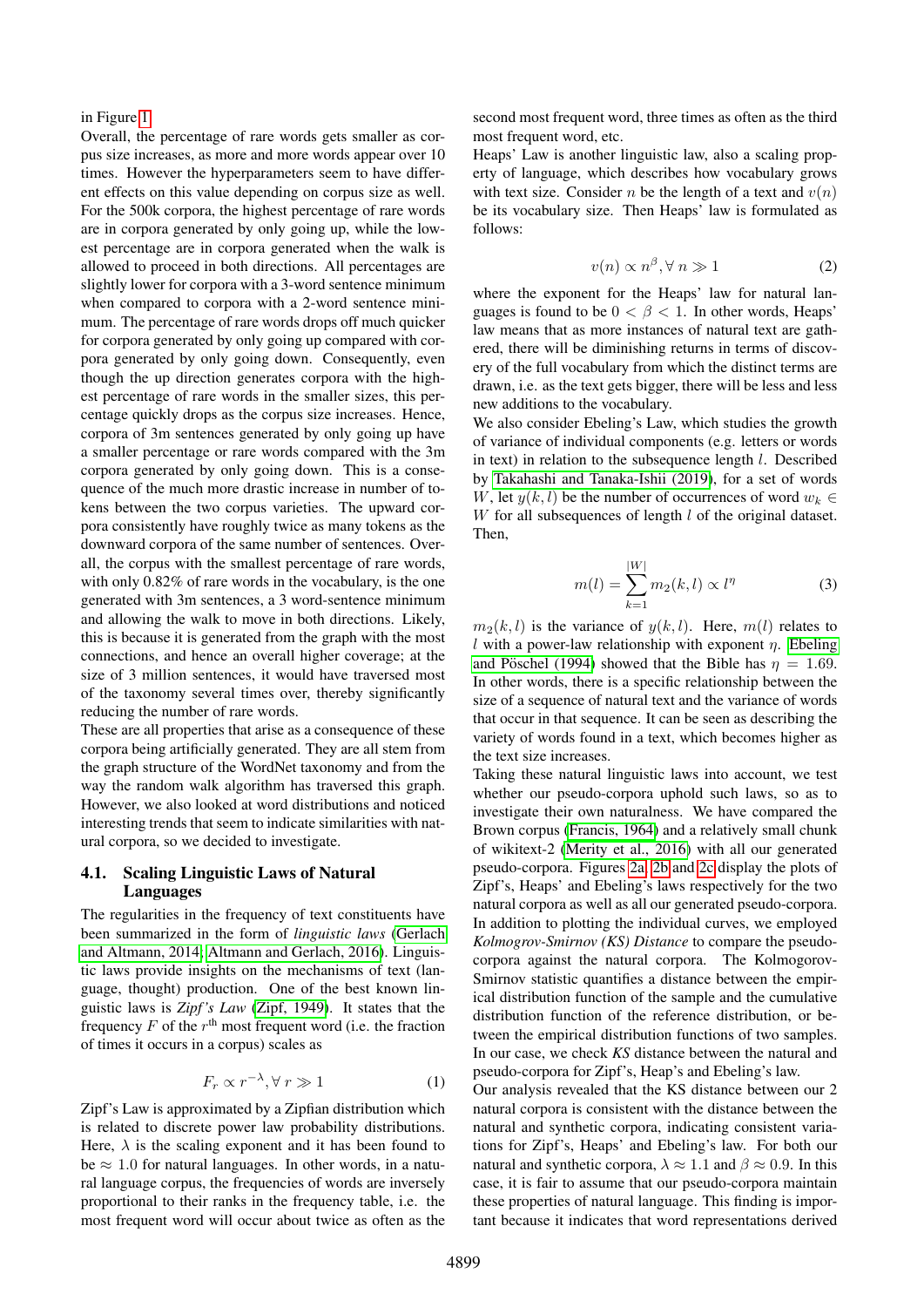<span id="page-7-1"></span>

(a) Zipf distributions grouped according to the direction parameter: up, down, and both, respectively.



(b) Heaps' law grouped according to the direction parameter: up, down, and both, respectively.



(c) Ebeling's law grouped according to the direction parameter: up, down, and both, respectively.

Figure 2: Zipf's, Heaps' and Ebeling's laws of two natural corpora (shaded black) and all our pseudo-corpora. We group the corpora according to the three different directions taken by the random walk.

from taxonomic pseudo-corpora would have similar limitations to representations derived from natural text. For example, previous research has highlighted the difficulties of learning good embeddings for rare words in natural corpora [\(Lazaridou et al., 2017\)](#page-9-14). And indeed, our own research has confirmed that the presence of rare words in the pseudocorpora has an impact on embedding performance, just as it would in a natural corpus (Klubička et al., 2019).

Though our test of KS distance confirms that all the pseudocorpora follow the above distributions, it is still interesting to note the slight variations in the generated plots. Uniformly, the 'up' pseudo-corpora most closely match the natural corpora, the 'down' pseudo-corpora do so to a much lesser degree, while 'both' fall somewhere in the middle. This indicates that the directionality hyperparameter also enables us to simulate slightly different underlying graph structures, accounting for the variation in the statistical distributions. These figures reinforce the fact that the nature of the random walk algorithm, the structure of the graph and the paths that are walked do have an impact on the resulting pseudo-corpus. They might not impact the fact that they reflect scaling laws found in natural language, but they still have an impact on the distributions of the words in the generated text, which can propagate down the line if integrated into various machine learning and language modelling pipelines.

#### 5. Resource publication

<span id="page-7-0"></span>Goikoetxea et al. provide an implementation of their pseudo-corpus generation algorithm<sup>[3](#page-7-2)</sup>. However, due to the significant differences our algorithm has introduced, as outlined in Section [3.,](#page-1-1) and the the special use cases required for our research which focused on analysing how the shape of

<span id="page-7-2"></span> $3$ <http://ixa2.si.ehu.eus/ukb/>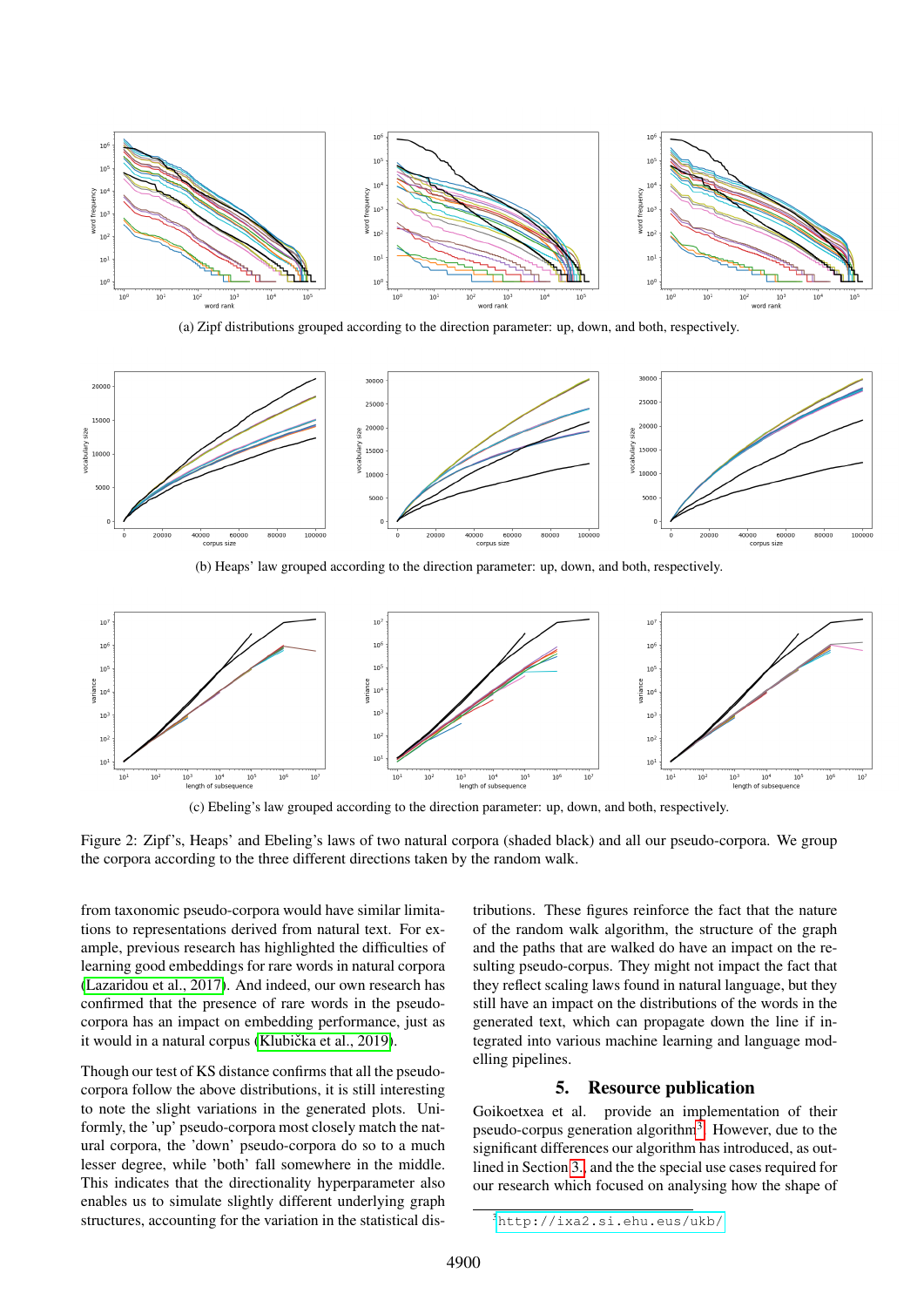knowledge graph affects the properties of the synthesized corpora, we reimplemented the algorithm using NLTK's Python version of WordNet (Bird and Loper,  $2004$  $2004$ )<sup>4</sup>. We have also made our random walk code publicly available via GitHub<sup>[5](#page-8-16)</sup>, and have included a detailed guide on how to use the provided scripts. In addition to a script for generating pseudo-corpora with varying hyperparameters, there is also a script for calculating basic corpus statistics, and a script for calculating a word similarity score using word embeddings and cosine similarity.

As far as our corpora, we have published all resources related to our research on Arrow@TUDublin<sup>[6](#page-8-17)</sup>, which is Technological University Dublin's official archive and data repository. This includes an archive of all 81 pseudo-corpora that were generated for our research<sup>[7](#page-8-18)</sup>. They are published in the form of a compressed archive of text files, and once extracted each individual pseudo-corpus can be used with our statistics script, or as input for any word embedding system.

Additionally, we have also used the data repository as an archive for our taxonomic word embeddings, which we trained on the above pseudo-corpora (with some exceptions). This includes a total of 72 pre-trained taxonomic word embedding models that were trained for the purposes of our research [\(Maldonado et al., 2019;](#page-9-4) Klubička et al.,  $2019$ <sup>[8](#page-8-19)</sup>.

#### 6. Conclusion

The original motivation and distinctive element of our work was to explore how the shape of the knowledge graph affected the properties of the generated pseudo-corpora. It was this motivation that led us to look into a taxonomic graph, in turn developing the specialised taxonomic random walk algorithm. Using the algorithm to create all these corpora allowed us to train taxonomic embeddings and look into the impact that the properties of the different corpora have on their performance.

When looking into the corpora properties, we find that the pseudo-corpora synthesized from the WordNet taxonomy are not as artificial as one might expect - they exhibit properties and regularities also found in natural corpora, following Zipf's, Heaps' and Ebeling's law. We also find that changing hyperparameters of the random walk–and thus the shape of the graph–can heavily impact statistical properties of the generated pseudo-corpora, such as vocabulary size, sentence length, amount of repetition, and percentage of rare words.

## Acknowledgements

This research was supported by the ADAPT Centre for Digital Content Technology which is funded under the SFI Research Centres Programme (Grant 13/RC/2106) and is cofunded under the European Regional Development Fund.

[wordnet-randomwalk-python](https://github.com/GreenParachute/wordnet-randomwalk-python)

<span id="page-8-17"></span><sup>6</sup><https://arrow.dit.ie>

The PRECISE4Q project (<https://precise4q.eu>) is funded under the EU's H2020 programme grant No. 777107.

#### 7. Bibliographical References

- <span id="page-8-7"></span>Agirre, E., Cuadros, M., Rigau, G., and Soroa, A. (2010). Exploring knowledge bases for similarity. In *Proceedings of the Eight International Conference on Language Resources and Evaluation (LREC'10)*.
- <span id="page-8-11"></span>Altmann, E. G. and Gerlach, M., (2016). *Statistical Laws in Linguistics*, pages 7–26. Springer International Publishing, Cham.
- <span id="page-8-14"></span>Bird, S. and Loper, E. (2004). Nltk: the natural language toolkit. In *Proceedings of the ACL 2004 on Interactive poster and demonstration sessions*, page 31. Association for Computational Linguistics.
- <span id="page-8-2"></span>Devlin, J., Chang, M., Lee, K., and Toutanova, K. (2018). BERT: pre-training of deep bidirectional transformers for language understanding. *CoRR*, abs/1810.04805.
- <span id="page-8-12"></span>Ebeling, W. and Pöschel, T. (1994). Entropy and longrange correlations in literary english. *EPL (Europhysics Letters)*, 26(4):241.
- <span id="page-8-6"></span>Faruqui, M. and Dyer, C. (2015). Non-distributional Word Vector Representations. In *Proceedings of the 53rd Annual Meeting of the Association for Computational Linguistics and the 7th International Joint Conference on Natural Language Processing (Short Papers)*, pages 464–469, Beijing.
- <span id="page-8-9"></span>Fellbaum, C. (1998). *WordNet: An Electronic Lexical Database*. MIT Press, Cambridge, MA.
- <span id="page-8-13"></span>Francis, W. N. (1964). A standard sample of present-day english for use with digital computers.
- <span id="page-8-10"></span>Gerlach, M. and Altmann, E. (2014). Scaling laws and fluctuations in the statistics of word frequencies. *New Journal of Physics*, 16:113010, 11.
- <span id="page-8-3"></span>Goikoetxea, J., Soroa, A., and Agirre, E. (2015). Random Walks and Neural Network Language Models on Knowledge Bases. In *Human Language Technologies: The 2015 Conference of the North American Chapter of the Association for Computational Linguistics*, pages 1434–1439, Denver, CO.
- <span id="page-8-4"></span>Goikoetxea, J., Agirre, E., and Soroa, A. (2016). Single or multiple? combining word representations independently learned from text and wordnet. In *AAAI*.
- <span id="page-8-1"></span>Hearst, M. A. (1992). Automatic acquisition of hyponyms from large text corpora. In *Proceedings of the 14th conference on Computational linguistics-Volume 2*, pages 539–545. Association for Computational Linguistics.
- <span id="page-8-8"></span>Hill, F., Reichart, R., and Korhonen, A. (2015). SimLex-999: Evaluating Semantic Models With (Genuine) Similarity Estimation. *Computational Linguistics*, 41(4):665–695.
- <span id="page-8-0"></span>Kacmajor, M. and Kelleher, J. D. (2019). Capturing and measuring thematic relatedness. *Language Resources and Evaluation*.
- <span id="page-8-5"></span>Klubička, F., Maldonado, A., and Kelleher, J. (2019). Synthetic, yet natural: Properties of wordnet random walk corpora and the impact of rare words on embedding performance. In *Proceedings of GWC2019: 10th Global WordNet Conference*.

<span id="page-8-16"></span><span id="page-8-15"></span><sup>4</sup><http://www.nltk.org>

<sup>5</sup>[https://github.com/GreenParachute/](https://github.com/GreenParachute/wordnet-randomwalk-python)

<span id="page-8-18"></span><sup>7</sup><https://arrow.dit.ie/datas/9/>

<span id="page-8-19"></span><sup>8</sup><https://arrow.dit.ie/datas/12/>